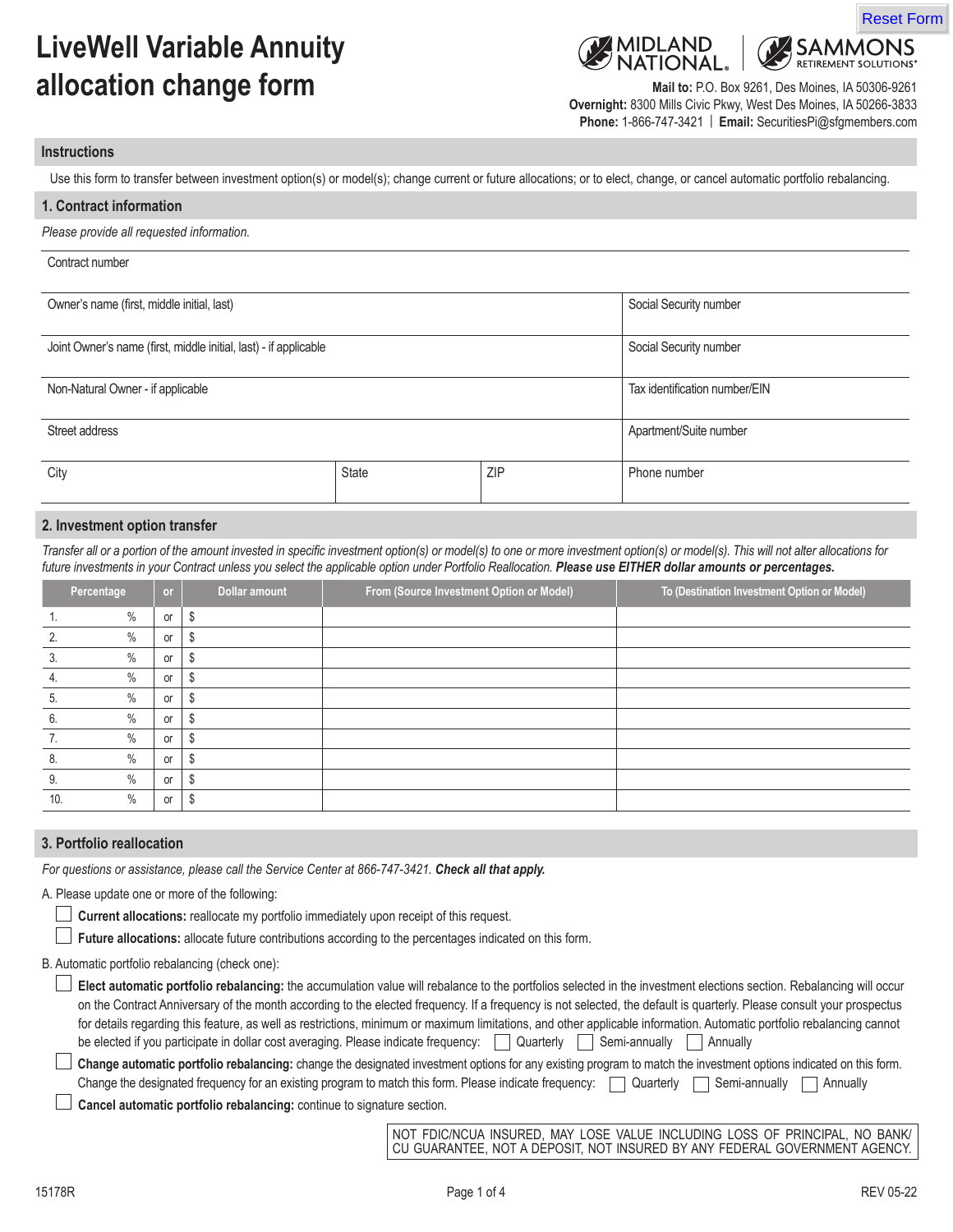### **4. Investment options**

*Please designate your allocations in whole percentages only. No matter which investment options are chosen, the total allocations must equal 100%, or the application will not be considered in good order.*

## **LiveWell® Models**

| Accumulation      | Percent | Income             | Percent    |
|-------------------|---------|--------------------|------------|
| Conservative      | $\%$    | High Income        | %          |
| Moderate          | $\%$    | Diversified Income | $\%$       |
| Moderate Growth   | $\%$    |                    |            |
| Growth            | $\%$    |                    | POWERED BY |
| Aggressive Growth | $\%$    |                    |            |

Investment options **Percent** Large Value American Century VP Disciplined Core Value II \_\_\_\_\_\_\_ % American Century VP Value Fund II \_\_\_\_\_ % % American Funds IS Washington Mutual Investors Fund Class 4  $\%$ BlackRock Basic Value V.I. Fund Class III \_\_\_\_\_\_\_\_\_\_\_\_\_\_\_\_\_\_\_\_\_ % BlackRock Equity Dividend V.I. Fund Class III \_\_\_\_\_\_\_\_ % Columbia Variable Portfolio Dividend Opportunity Class 2 \_\_\_\_\_ % Columbia Variable Portfolio Select Large-Cap Value 2 \_\_\_\_\_ % Invesco V.I. Diversified Dividend II \_\_\_\_\_ % Pioneer Equity Income VCT Portfolio Class II \_\_\_\_\_\_ % Principal VC Equity Income 3 \_\_\_\_ % Large Blend American Funds IS Growth-Income Fund Class 4 ClearBridge Variable Dividend Strategy Portfolio Class II \_\_\_\_\_\_\_ % Columbia Variable Portfolio Contrarian Core Class 2 \_\_\_\_\_ % DWS Equity 500 Index VIP Class B \_\_\_\_\_ % Franklin Rising Dividends VIP Fund Class 2 \_\_\_\_\_\_ % Invesco V.I. Equally Weighted S&P 500 II **New York Construction** Manual Methods of Manual Methods and Manual Methods of Manual Methods and Manual Methods and Manual Methods and Manual Methods and Manual Methods and Manual Invesco V.I. Main Street II \_\_\_\_\_ % Lord Abbett Series Fund Fundamental Equity Portfolio VC \_\_\_\_\_\_ % MFS VIT II Blended Research Core Equity Portfolio Service Class \_\_\_\_\_ % Large Growth Alger Capital Appreciation Portfolio Class S<br>
Manuscription Section 1 (1995) 86 American Century VP Ultra Fund II \_\_\_\_\_ % % American Funds IS Growth Fund Class 4  $\%$ BlackRock Large Cap Focus Growth V.I. Fund Class III \_\_\_\_\_\_\_\_\_ % ClearBridge Variable Large Cap Growth Portfolio Class II \_\_\_\_\_ % Fidelity VIP Contrafund Portfolio Service Class 2 \_\_\_\_\_ % Fidelity VIP Growth Opportunities Portfolio Service Class 2 \_\_\_\_\_\_ % Franklin DynaTech VIP Fund Class 2 \_\_\_\_\_ % Principal VC Blue Chip 3 \_\_\_\_\_ % Rydex VIF S&P 500 Pure Growth Fund  $\sim$ T. Rowe Price Blue Chip Growth II \_\_\_\_\_\_\_ %

*The model portfolios will not automatically rebalance unless automatic portfolio rebalancing is elected.* 

| Investment options                                               | Percent       |               |
|------------------------------------------------------------------|---------------|---------------|
| <b>Mid Value</b>                                                 |               |               |
| AB VPS Small/Mid Cap Value Portfolio B                           | $\frac{9}{6}$ |               |
| American Century VP Mid Cap Value Fund II                        |               | $\%$          |
| Janus Henderson VIT Mid Cap Value Portfolio Service Shares       |               | $\%$          |
| Mid Blend                                                        |               |               |
| ClearBridge Variable Mid Cap Portfolio Class II                  | $\frac{9}{6}$ |               |
| Mid Growth                                                       |               |               |
| Federated Hermes Kaufmann II Svc                                 | %             |               |
| Fidelity VIP Mid Cap Portfolio Service Class 2                   |               | $\%$          |
| Invesco V.I. Discovery Mid Cap Growth II                         |               | $\%$          |
| Janus Henderson VIT Enterprise Service Shares                    | $\frac{9}{6}$ |               |
| <b>Small Value</b>                                               |               |               |
| Guggenheim VIF Small Cap Value Fund (Series Q)                   | $\frac{9}{6}$ |               |
| Royce Capital Fund - Small-Cap Portfolio Service Class           |               | $\%$          |
| Small Blend                                                      |               |               |
| DWS Small Cap Index VIP Class B                                  | $\frac{9}{6}$ |               |
| Invesco V.I. Main Street Small Cap II                            | $\%$          |               |
| Invesco V.I. Small Cap Equity II                                 | $\frac{9}{6}$ |               |
| <b>Small Growth</b>                                              |               |               |
| ClearBridge Variable Small Cap Growth Portfolio Class II         |               | $\frac{0}{0}$ |
| MFS VIT New Discovery Portfolio Service Class                    |               | $\%$          |
| <b>International Large</b>                                       |               |               |
| American Funds IS International Fund Class 4                     | $\frac{9}{6}$ |               |
| American Funds IS International Growth and Income Fund Class 4   |               | $\frac{0}{0}$ |
| Fidelity VIP Intl Capital App Service Class 2                    | $\frac{9}{6}$ |               |
| Invesco Oppenheimer V.I. International Growth II                 | $\frac{9}{6}$ |               |
| Janus Henderson VIT Overseas Service Shares                      |               | $\%$          |
| Lazard Retirement International Equity Portfolio Service Shares  |               | $\%$          |
| MFS VIT II International Intrinsic Value Portfolio Service Class |               | $\%$          |
| Templeton Foreign VIP Fund Class 2                               |               | $\frac{0}{0}$ |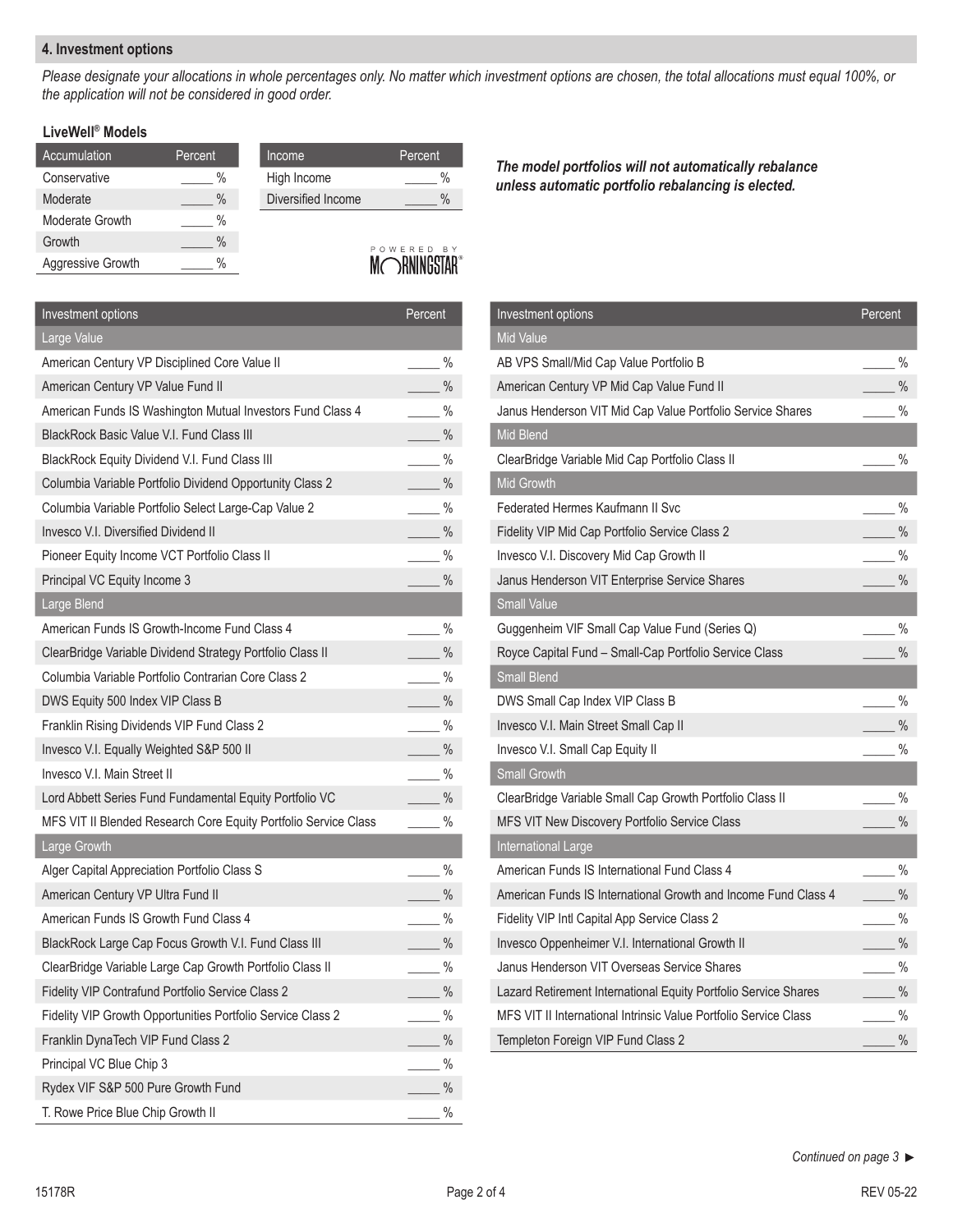## **4. Investment options** *(continued)*

*Please designate your allocations in whole percentages only. No matter which investment options are chosen, the total allocations must equal 100%, or the application will not be considered in good order.*

| Investment options                                                                      | Percent       |
|-----------------------------------------------------------------------------------------|---------------|
| <b>International Small</b>                                                              |               |
| American Funds IS Global Small Capitalization Fund Class 4                              | $\%$          |
| <b>World Stock</b>                                                                      |               |
| American Funds IS Global Growth Fund Class 4                                            | $\%$          |
| American Funds IS Capital World Growth and Income Fund Class 4                          | $\frac{0}{0}$ |
| Invesco V.I. Global II                                                                  | $\%$          |
| Janus Henderson VIT Global Research Portfolio Service Shares                            | $\frac{0}{0}$ |
| <b>Emerging Markets</b>                                                                 |               |
| American Funds IS New World Fund Class 4                                                | $\%$          |
| Columbia Variable Portfolio Emerging Markets 2                                          | $\%$          |
| Fidelity VIP Emerging Markets Portfolio Service Class 2                                 | $\%$          |
| MFS VIT II Emerging Markets Equity Portfolio Service Class                              | $\frac{0}{0}$ |
| Templeton Developing Markets VIP Fund Class 2                                           | $\%$          |
| <b>Commodities/Precious Metals</b>                                                      |               |
| PIMCO Commodity Real Return Strategy Portfolio Advisor Class                            | $\%$          |
| <b>Energy/Natural Resources</b>                                                         |               |
| ALPS   Alerian Energy Infrastructure Portfolio Class III                                | $\%$          |
| VanEck VIP Global Resources S                                                           | $\frac{0}{0}$ |
| Financial                                                                               |               |
| <b>JHVIT Financial Industries II</b>                                                    | $\%$          |
| <b>Health</b>                                                                           |               |
| T. Rowe Price Health Sciences II                                                        | $\%$          |
| <b>Real Estate</b>                                                                      |               |
| Fidelity VIP Real Estate Portfolio Service Class 2                                      | $\%$          |
| MFS VIT III Global Real Estate Service                                                  | $\%$          |
| Technology                                                                              |               |
| Columbia Variable Portfolio Seligman Global Tech 2                                      | $\%$          |
| Janus Henderson VIT Global Technology and Innovation Portfolio<br><b>Service Shares</b> | $\%$          |
| MFS VIT II Technology Portfolio Service Class                                           | $\%$          |
| <b>Utilities</b>                                                                        |               |
| MFS VIT Utilities Portfolio Service Class                                               | $\%$          |
| <b>Balanced</b>                                                                         |               |
| AB VPS Dynamic Asset Allocation Portfolio B                                             | $\%$          |
| American Century VP Balanced II                                                         | $\%$          |
| American Funds IS Asset Allocation Fund Class 4                                         | %             |
| Franklin Income VIP Fund Class 2                                                        | $\%$          |
| Invesco V.I. Equity and Income II                                                       | $\%$          |
| Janus Henderson VIT Balanced Portfolio Service Shares                                   | $\%$          |

| Investment options                                                    | Percent       |
|-----------------------------------------------------------------------|---------------|
| Principal VC Diversified Balanced 3                                   | $\%$          |
| Principal VC Diversified Growth 3                                     | $\%$          |
|                                                                       | $\%$          |
| Principal VC Diversified Income 3                                     |               |
| <b>Risk Based Allocation</b>                                          |               |
| Fidelity VIP FundsManager 50% Portfolio Service Class 2               | $\frac{0}{0}$ |
| Fidelity VIP FundsManager 70% Portfolio Service Class 2               | $\frac{0}{0}$ |
| Fidelity VIP FundsManager 85% Portfolio Service Class 2               | $\%$          |
| Socially Responsible                                                  |               |
| Calvert VP SRI Balanced F                                             | $\frac{9}{6}$ |
| Calvert VP SRI Mid Cap Portfolio                                      | $\frac{0}{0}$ |
| Pioneer VCT Portfolio Class II                                        | $\frac{0}{0}$ |
| <b>World Allocation</b>                                               |               |
| American Funds IS Capital Income Builder Class 4                      | $\%$          |
| <b>BlackRock Global Allocation V.I. Fund Class III</b>                | $\%$          |
| Invesco V.I. Balanced-Risk Allocation II                              | $\%$          |
| Lazard Retirement Global Dynamic Multi Asset Portfolio Service Shares | $\%$          |
| MFS VIT II Global Tactical Allocation Portfolio Service Class         | $\%$          |
| <b>Tactical</b>                                                       |               |
| ALPS   Red Rocks Global Opportunity III Fund                          | $\frac{9}{6}$ |
| BlackRock 60/40 Target Allocation ETF V.I. Fund Class III             | $\frac{0}{0}$ |
| DWS Alternative Asset Allocation VIP Portfolio Class B                | $\%$          |
| Federated Hermes Managed Volatility II Svc                            | $\frac{0}{0}$ |
| Guggenheim VIF Global Managed Futures Strategy Fund                   | $\%$          |
| Guggenheim VIF Long Short Equity Fund                                 | $\frac{0}{0}$ |
| Guggenheim VIF Multi-Hedge Strategies Fund                            | $\frac{0}{0}$ |
| PIMCO All Asset Portfolio Advisor Class                               | %             |
| PIMCO Global Managed Allocation Portfolio Advisor Class               | $\frac{0}{0}$ |
| Short-Term Bond                                                       |               |
| Lord Abbett Series Short Duration Income Portfolio VC                 | %             |
| <b>PIMCO Low Duration Portfolio Advisor Class</b>                     | $\%$          |
| Intermediate Bond                                                     |               |
| Fidelity VIP Investment Grade Bd Svc 2                                | $\frac{0}{0}$ |
| Invesco V.I. Core Plus Bond II                                        | $\%$          |
| Janus Henderson VIT Flexible Bond Portfolio Service Shares            | %             |
| <b>JHVIT Select Bond II</b>                                           | $\frac{0}{0}$ |
| MFS VIT II Corporate Bond Portfolio Service Class                     | $\%$          |
| PIMCO Total Return Portfolio Advisor Class                            | %             |
| Pioneer Bond VCT Portfolio Class II                                   | %             |
| Western Asset Variable Core Bond Plus Portfolio Class II              | $\frac{0}{0}$ |